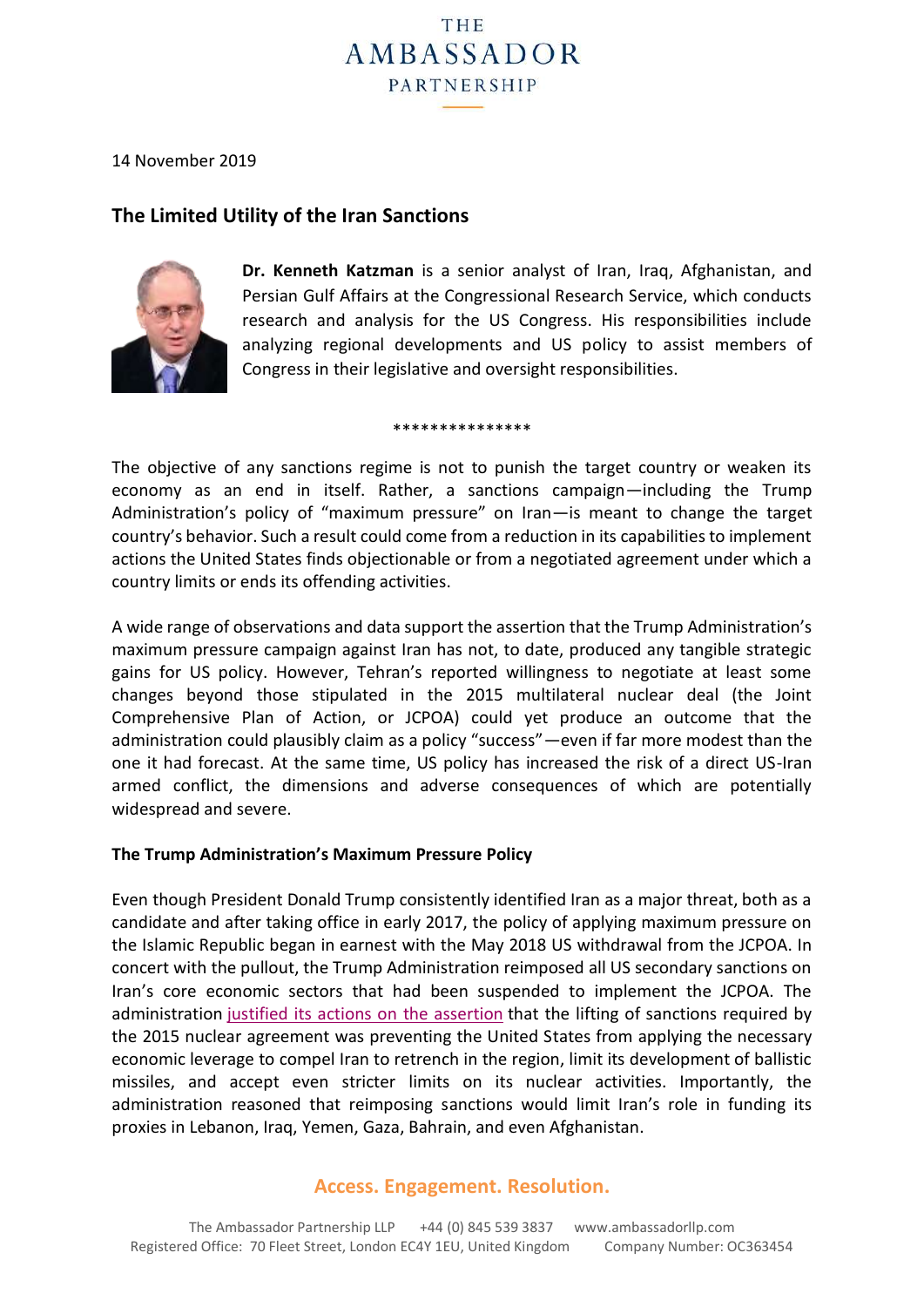The administration reasoned that reimposing sanctions would limit Iran's role in funding its proxies in Lebanon, Iraq, Yemen, Gaza, Bahrain, and even Afghanistan.

The secondary sanctions that were reinstated on Iran as of November 2018 have the following objectives:

- To exclude from the US financial system foreign banks that conduct transactions with sanctioned Iranian entities or persons.
- To virtually exclude from the US market any international energy firm that invests in Iran's energy sector or sells Iranian goods so that Iran could expand that sector.
- To threaten sanctions on the banks of any country that refuses to reduce oil purchases from Iran, and on firms that ship Iranian oil.
- To impose strict US sanctions on transactions with Iran in precious metals, certain minerals, Iran's currency, automobile production equipment, shipping, shipbuilding, shipping insurance, Iran port operations, and industrial software.

In late April 2019, the administration decided to go well beyond the reimposition of the pre-JCPOA US sanctions and institute measures that would apply severe pressure on Iran's economy, centered around reducing Iran's oil export income to the extent possible. These included the following policies:

- As of May 2, 2019, the administration ended a US sanctions [exception](https://www.cnbc.com/2019/05/02/us-plan-to-choke-off-iran-oil-exports-casts-uncertainty-over-market.html) for any country to purchase Iranian oil, aiming to completely end Iran's oil exports.
- On May 8, President Trump issued [Executive](https://www.whitehouse.gov/presidential-actions/executive-order-imposing-sanctions-respect-iron-steel-aluminum-copper-sectors-iran/) Order 13871, blocking the US-based property of persons and entities determined by the administration to have conducted significant transactions with Iran's iron, steel, aluminum, or copper sectors.
- On September 20, the Treasury Department [designated](https://home.treasury.gov/news/press-releases/sm780) Iran's Central Bank as a terrorism-supporting entity under Executive Order 13224. The new sanctions go beyond existing provisions that bar all US transactions with Iran's Central Bank or penalize foreign banks that deal with it. In addition, and perhaps most significantly, this new designation does not carry the humanitarian exemption that is associated with other US sanctions in place on the ICB.

## **Economic Effects of Sanctions**

President Trump has asserted that the reimposition of sanctions has made Iran "a [much](https://www.cnbc.com/video/2018/11/02/trump-iran-is-not-the-same-country-as-when-i-started.html) different [country."](https://www.cnbc.com/video/2018/11/02/trump-iran-is-not-the-same-country-as-when-i-started.html) Indeed, there is no question that the maximum pressure campaign has damaged Iran's economy significantly. In October 2019, the International Monetary Fund revised downward its estimates for Iran's GDP for the March 2019–March 2020 period to a [shrinkage](https://www.france24.com/en/20191015-imf-sharply-cuts-iran-saudi-growth-forecasts) of about 9.5 percent-a downturn bordering on economic depression. In congressional testimony on October 16, 2019, Ambassador Brian Hook, the State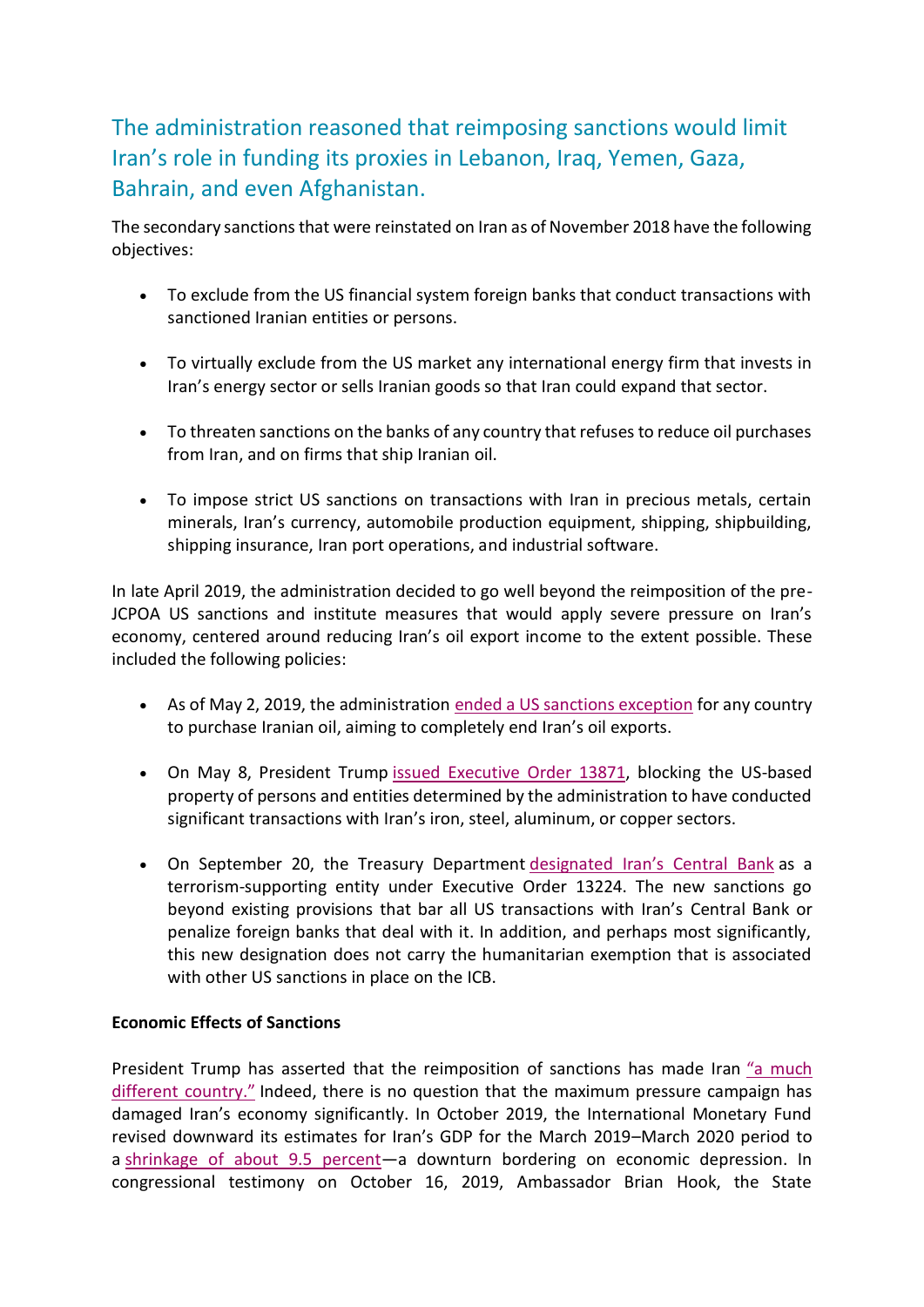Department's top Iran official, said the administration's own estimates indicate Iran's economy could even shrink as much as 14 [percent](https://www.foreign.senate.gov/download/hook-testimony-101619) in that same period.

The termination of oil purchase sanctions exceptions has driven Iran's vital oil exports to lows not seen since the Iran-Iraq War in the 1980s, when Iraqi jets bombed Iran's oil export terminals constantly. Absent any oil-related sanctions, Iran's baseline crude oil exports are about 2.5 million [barrels](https://www.reuters.com/article/us-iran-oil-exports/irans-crude-exports-slide-to-500000-bpd-or-less-sources-idUSKCN1SN2G4) per day. Nevertheless, Iran only exported about 1.1 [million](https://oilprice.com/Energy/Crude-Oil/Irans-Crude-Exports-Plunge-To-11-Million-Bpd.html) bpd in the first week of October, which is far below what Iran requires to avoid significant financial austerity. The new sanctions have also complicated Iran's Central Bank's ability to secure nonsanctioned goods such as foodstuffs and medicines. In fact, the current sanctions are more severe than the ones imposed by the Obama Administration to coax Iran to negotiate the JCPOA.

# It is also true that Iran's economy is not in a state of collapse. Iran still maintains tens of billions of dollars in accounts worldwide that it can draw on to pay for imports.

However, it is also true that Iran's economy is not in a state of [collapse.](https://www.washingtonpost.com/opinions/2019/09/28/memo-president-trump-iran-is-not-about-collapse/) Iran still maintains tens of billions of dollars in accounts worldwide that it can draw on to pay for imports. It continues to export minerals, construction materials, luxury goods, automobiles, and other goods to willing importers in its immediate neighborhood and beyond. In late October 2019, the Central Bank [governor](https://www.al-monitor.com/pulse/originals/2019/10/iran-central-bank-governor-hemmati-rial-economy.html?utm_campaign=20191022&utm_source=sailthru&utm_medium=email&utm_term=Daily%20Newsletter) said that he had been able to stabilize the value of Iran's currency, the *rial*, since sanctions were reimposed in late 2018. Further, Iran's network of cleric-linked foundations (*bonyad*s) and other social services networks, by all accounts, have limited the direct effects of the economic downturn on the population.

## **Prospects for US Policy Success**

Aside from pointing out the economic effects of the maximum pressure policy, the Trump Administration has asserted that its policy is succeeding in reducing the strategic threat posed by Iran. Ambassador Hook asserted in his [testimony](https://www.foreign.senate.gov/download/hook-testimony-101619) that the policy was producing resource constraints on Iran's capabilities, such as its cyber command, and on its ability to fund its regional proxies such as [Hezbollah](https://www.washingtonpost.com/world/middle_east/trumps-sanctions-on-iran-are-hitting-hezbollah-hard/2019/05/18/970bc656-5d48-11e9-98d4-844088d135f2_story.html) and Shia militias in Syria. He also claimed that the policy had caused Iran to reduce its military budget significantly, including a 17 percent reduction in funding to the IRGC during 2019–2020.

The administration's assertions of the value of extensive sanctions on Iran can be refuted by visible observations. That reasoning would have predicted that Iran's regional influence would have suffered setbacks when global sanctions were increased significantly during 2011–2016. Yet, events and trends demonstrate that Iran's core policies are unaffected by the economic pressure of sanctions.

In 2013, Iran was able to intervene in the Syrian civil war to help the Assad regime maintain its grip on power. Iran was able to send 2,500 Islamic [Revolutionary](https://www.csis.org/analysis/escalating-conflict-hezbollah-syria) Guard Corps - Quds Force [\(IRGC-QF\)](https://www.csis.org/analysis/escalating-conflict-hezbollah-syria) advisors to stiffen the Assad regime's defenses as well as Hezbollah fighters and some 8,000-12,000 Shia militiamen from Afghanistan, Yemen, and Iraq. Nor did sanctions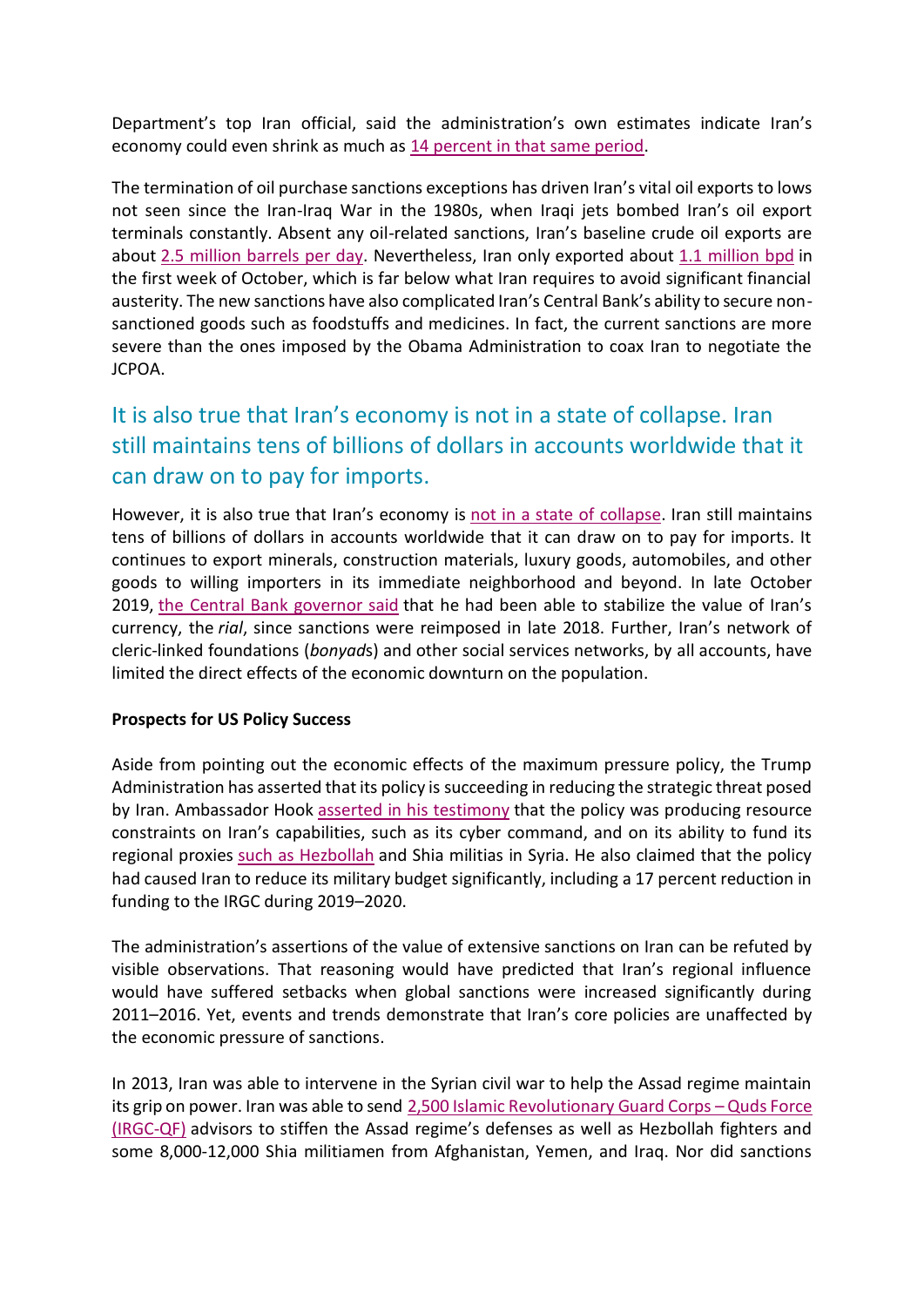prevent Iran from providing Assad with billions in credits since 2012, plus additional support such as gratis oil.

# The administration's assertions of the value of extensive sanctions on Iran can be refuted by visible observations.

In 2014, with Obama Administration sanctions still severely pressuring Iran's economy, Iran was easily able to intervene in Iraq to help the beleaguered Baghdad government turn back the challenge from the Islamic State organization, which at one point got too [close](https://www.chathamhouse.org/sites/default/files/field/field_publication_docs/INTA91_1_01_Esfandiary_Tabatabai.pdf) to the Iranian border. Iran sent IRGC-QF advisors to organize and arm a variety of Iran-backed Shia militias and to recruit additional Shia fighters to fight alongside the Iraqi military. In parallel, the United States sent forces to help reorganize the Iraqi Army, which virtually collapsed upon the Islamic State's onslaught, and to conduct air strikes against the group.

Sanctions also did not stop Iran from taking advantage of the battlefield success of the Houthi movement in Yemen. In 2015, still under severe international sanctions, Iran began arming the Houthis, including with short-range ballistic missiles, to confront a Saudi-led Arab coalition that was assembled with the express purpose of rolling back Iran's regional influence. Iran has armed the Houthis to the point where they are able to launch missiles into Saudi Arabia and threaten shipping in the vital energy chokepoint of the Bab al-Mandab Strait. More than four years later, the Saudi-led coalition has begun to fracture and Saudi Arabia appears to be [looking](https://www.nytimes.com/2019/07/11/world/middleeast/yemen-emirates-saudi-war.html) for an exit from the conflict there.

There is no question that Obama-era sanctions did contribute to Iran's decision to negotiate and accept the JCPOA. However, developing a nuclear weapon has never been core to Iran's foreign and defense ideology. If it were, Iran likely would have put far more effort and resources into achieving that goal than it did. It also would have been much farther along toward that end by the time that sanctions were tightened significantly as of 2010. Iran was willing and able to bargain away any immediate drive to achieve a nuclear weapons capability in exchange for sanctions relief.

There is no question that Obama-era sanctions did contribute to Iran's decision to negotiate and accept the JCPOA. However, developing a nuclear weapon has never been core to Iran's foreign and defense ideology.

Evidence that the Trump Administration's maximum pressure campaign has not changed Tehran's core behaviors—notwithstanding the financial difficulties cited by Ambassador Hook—has mounted in recent months:

- Iran and Hezbollah remain heavily engaged in Syria. Iran has been able to build a military infrastructure there that has forced Israel to [acknowledge](https://www.bbc.com/news/world-middle-east-49464546) its frequent bombings in the country.
- Iran has continued to supply the Houthis with ballistic missiles that they have used to significant effect against [airports](https://www.reuters.com/article/us-yemen-security-abha/yemens-houthis-attack-saudi-arabias-abha-airport-spokesman-idUSKCN1VI2M0) and energy infrastructure in southern Saudi Arabia.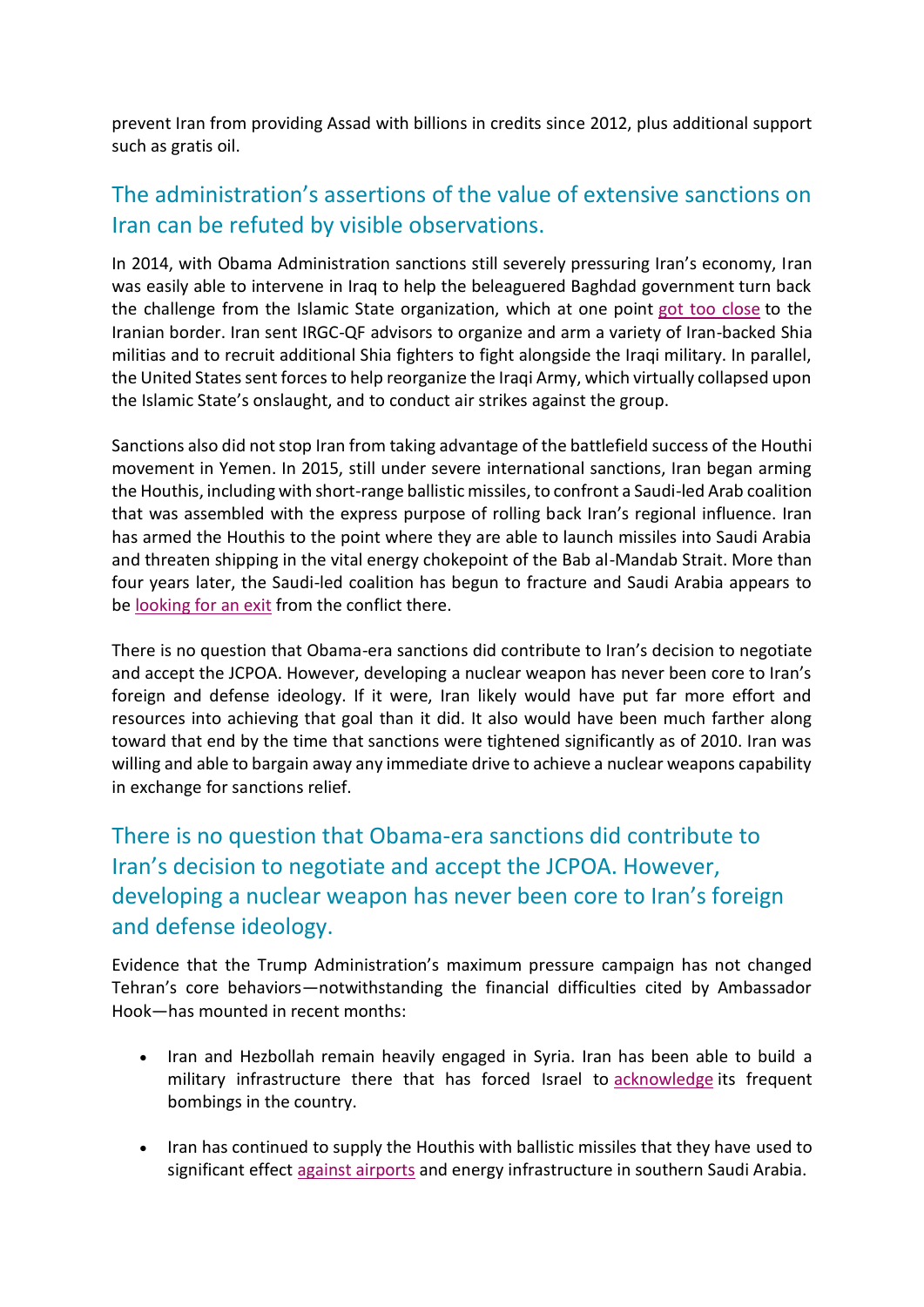- Iran remains heavily engaged in Iraq by arming and advising a wide range of increasingly influential Shia militia groups and their increasingly powerful commanders. One strike on Saudi oil infrastructure in May 2019 was [launched](https://www.wsj.com/articles/u-s-saudi-pipeline-attacks-originated-from-iraq-11561741133) from [Iraq,](https://www.wsj.com/articles/u-s-saudi-pipeline-attacks-originated-from-iraq-11561741133) confirming reports in late 2018 that Iran has supplied some of its Iraqi proxies with ballistic missiles and armed drones. Israel also reportedly affirmed this threat by striking an [Iran-controlled](https://www.militarytimes.com/flashpoints/2019/08/23/us-officials-confirm-israeli-strike-in-iraq/) installation in Iraq in July 2019.
- In response to the maximum pressure campaign in mid-2019, Iran has been able to attack Gulf shipping, seize some Gulf ships, and down an advanced US [unmanned](https://www.cnn.com/2019/06/20/middleeast/iran-drone-claim-hnk-intl/index.html) aerial [vehicle.](https://www.cnn.com/2019/06/20/middleeast/iran-drone-claim-hnk-intl/index.html)
- Iran has continued to develop ever more precise ballistic and cruise missiles, which it can use or, even more significantly, transfer to its regional allies and proxies. Iran used the cruise missiles it has developed—to devastating effect—against critical Saudi infrastructure on September 14, shutting down about half of all Saudi oil production until early November. The strike demonstrated that Iran's military technology has been significantly underestimated by US and other western officials. Iran apparently reverse-engineered Soviet-era cruise missiles it acquired many years ago, producing Iranian versions with names such as the *Meshkat*, the *Soumar*, the *Qods*-I, and the *Ya Ali*.
- Iran has continued to develop and test, although with perhaps mixed results, longer range missiles such as its *Khorramshahr* and its space launch vehicle, the *Simorgh*.

At the same time, there are indications that the Trump Administration's policy might potentially bring significant benefit. In August 2019, by sending Foreign Minister Mohammad Javad Zarif to the site of the G-7 summit in Biarritz, France, Iran signaled a willingness to negotiate a revised JCPOA that might involve new Iranian concessions, such as on Tehran's development of ballistic missiles. There also appeared to be French-driven momentum, prior to the September 14 Iranian attack on Saudi Arabia, behind a possible meeting between President Trump and Iranian President Hassan Rouhani at the UN General Assembly meetings in late September. No summit occurred there, [despite](https://www.wsj.com/articles/macron-tried-to-broker-meeting-between-trump-irans-president-11569380894) French efforts, but the United States continues to offer a presidential meeting with Iran without preconditions.

In August 2019, by sending Foreign Minister Mohammad Javad Zarif to the site of the G-7 summit in Biarritz, France, Iran signaled a willingness to negotiate a revised JCPOA that might involve new Iranian concessions, such as on Tehran's development of ballistic missiles.

Achieving sanctions relief is certainly the main motivation behind Iran's possible reconsideration of its opposition to opening up the JCPOA to new terms. However, none of the contemplated concessions by Iran involve accepting limitations on its regional activities, which are at the core of Tehran's ideology and its strategy for defending the revolutionary regime.